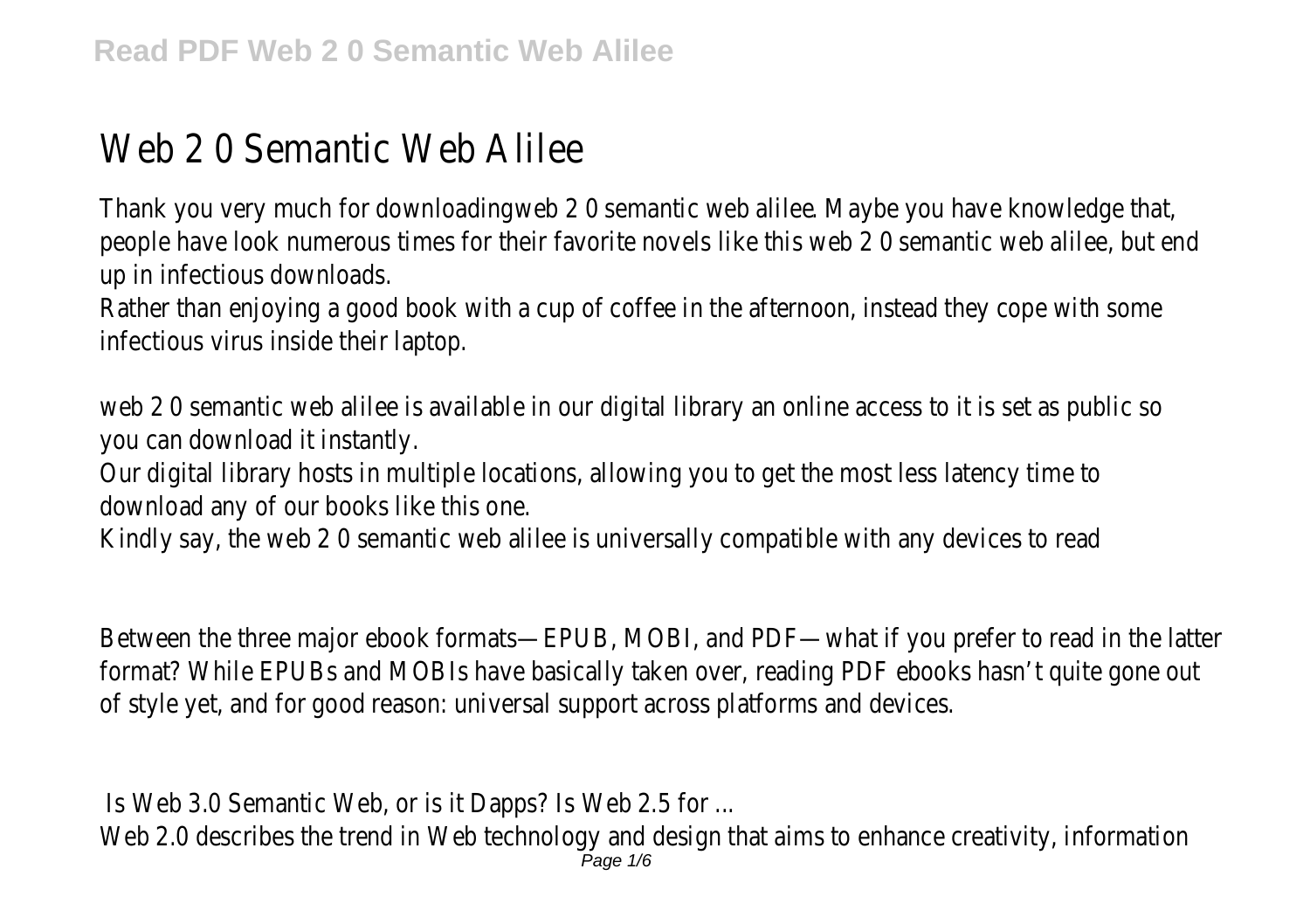sharing, and, especially, collaboration among users. Semantic Web refers to the intelligent interaction among systems and applications on the Web by deploying ontologies, semantic annotation of Web content, and reasoning.

(PDF) Web 2.0 and the Semantic Web in research from a ...

The Semantic Web is a mesh of data that are associated in such a way that they can easily be processed by machines instead of human operators. It can be conceived as an extended version of the existing World Wide Web, and it represents an effective means of data representation in the form of a globally linked database.

Talking Points for Semantic Web vs. Web2.0

Web 2.0 - Web 2.0 refers to world wide website which highlight user-generated content, usability and interoperability for end users. Web 2.0 is also called participative social web. It does not refer to a modification to any technical specification, but to modify in the way Web pages are designed and used.

What Is the Semantic Web? - Webopedia.com

Web 2.0 describes the trend in Web technology and design that aims to enhance creativity, information sharing, and, especially, collaboration among users. Semantic Web refers to the intelligent interaction among systems and applications on the Web by deploying ontologies, semantic annotation of Web content, and reasoning.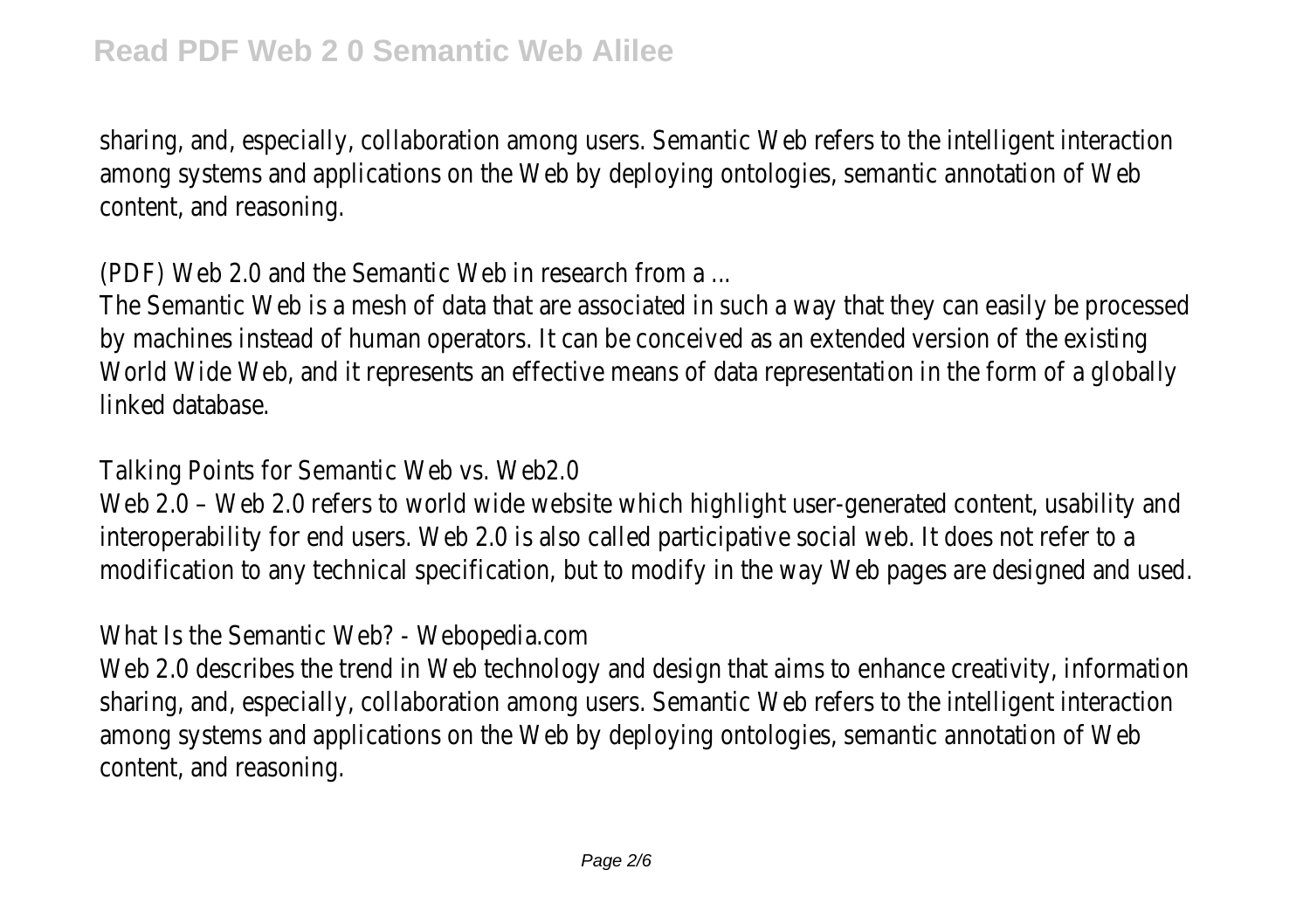## Web 2.0 Semantic Web

Where Web 2.0 is focused on people, the Semantic Web is focused on machines. The Web requires a human operator, using computer systems to perform the tasks required to find, search and aggregate its information. It's impossible for a computer to do these tasks without human guidance because Web pages are specifically designed for human readers.

Semantic Web - Wikipedia

The semantic web improves web technologies in order to generate, share and connect content through search and analysis based on the ability to understand the meaning of words, rather than on keywords or numbers. 2) Artificial Intelligence

Comparison Between Web 2.0 and Web 3.0 Standards

The Semantic Web has the ultimate goal of making a machine understand Internet data. The term was coined by Tim Berners-Lee for a web of data (or data web) that can be processed by machines —that is, one in which much of the meaning is machine-readable.

Web 2.0 & Semantic Web | Request PDF - ResearchGate

Tim Berners-Lee described in Weaving the Web his future vision of the World Wide Web in two parts. In the first one, nowadays called Web 2.0, people collaborate and enrich data together in a shared information space. In the second part, exchanges

Metcalfe's law, Web 2.0, and the Semantic Web - ScienceDirect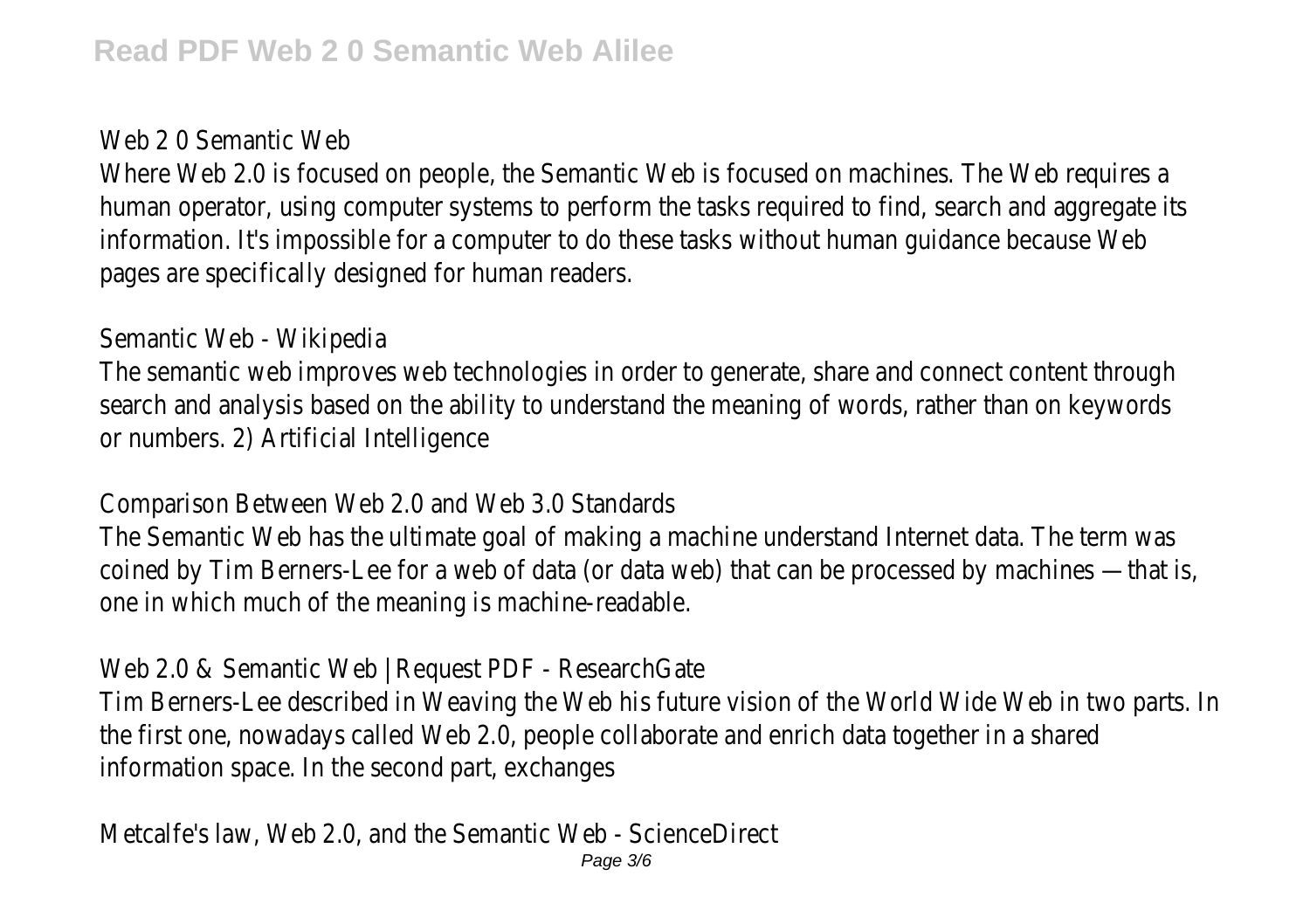The World Wide Web or WWW was first introduced in the year 1991. But, later, as the technology advanced, new versions of web standards in the form of Web 1.0, Web 2.0 and Web 3.0 came into existence. However, Web 2.0 and Web 3.0 are obviously considered more advanced and easy to use when compared with Web 1.0.

Amazon.com: Web 2.0 & Semantic Web (Annals of Information ...

A Web 2.0 website allows users to interact and collaborate with each other through social media dialogue as creators of user-generated content in a virtual community. This contrasts the first generation of Web 1.0 -era websites where people were limited to viewing content in a passive manner.

Web 1.0, Web 2.0 and Web 3.0 with their difference ...

In Web 2.0 applications, much of that effect is delivered through social linkages realized via social networks online. Unfortunately, the associated semantics for Web 2.0 applications, delivered through tagging, is generally minimally hierarchical and

Metcalfe's Law, Web 2.0, and the Semantic Web

Web 2.0 and Semantic Web applications currently are exploiting different sets of link spaces to different advantage. At a technical level, it is not the folksonomies of Web 2.0 per se where the strength derives, but from the social linkages that are enabled by the applications.

What is Semantic Web? - Definition from Techopedia Web 2. 0 has gradually evolved from letting the Web users play a more active role. Unlike the initial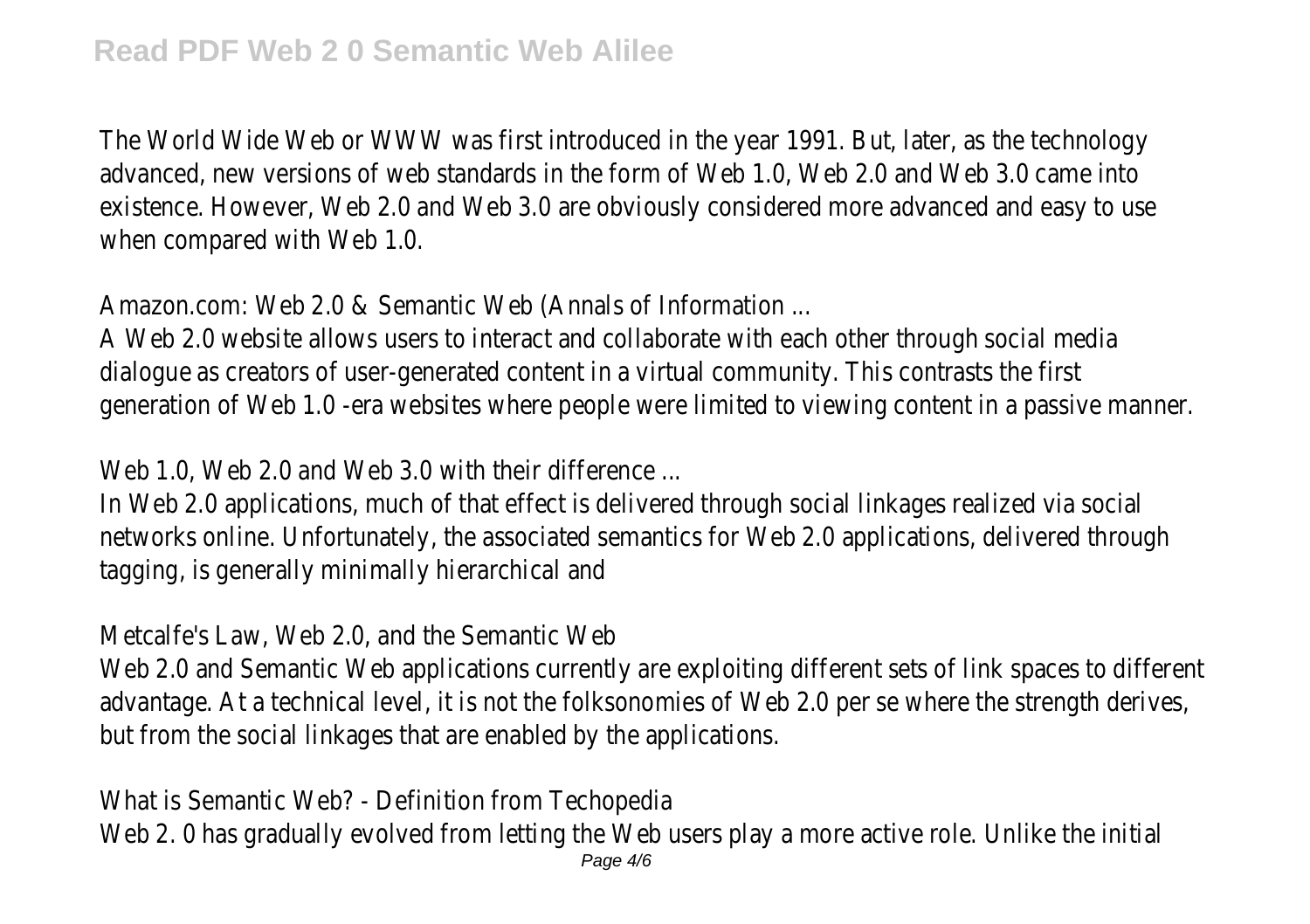version of the Web, where the users mainly "consumed" content, users are now offered easy-to-use services for content production and publication.

Web 2.0 & Semantic Web eBook by - 9781441912190 | Rakuten Kobo Web 2.0 describes the trend in Web technology and design that aims to enhance creativity, information sharing, and, especially, collaboration among users. Semantic Web refers to the intelligent interaction among systems and applications on the Web by deploying ontologies, semantic annotation of Web

content, and reasoning.

Web 2.0 & Semantic Web | SpringerLink

Web 2.0 is the Web created by semantic engines for semantic engines, by relying on the contribution of legions of users. As an illustration, consider folksonomies.

Web 2.0 vs. the Semantic Web: A Philosophical Assessment

For some years I fought to have the Sematic Web recognized as Web 3.0, back around 2005 when Web 2.0 was a thing, but… now I understand that's not how marketing works. Somewhere I even have a Web 3.0 T-shirt, handed out as a gimmick, where you fil...

Web 3.0 The Semantic Web - SlideShare

The Web 2.0 and the Semantic Web represent different forms of evolution of the first-generation Web, and both of them enrich Web resources with semantic annotations.